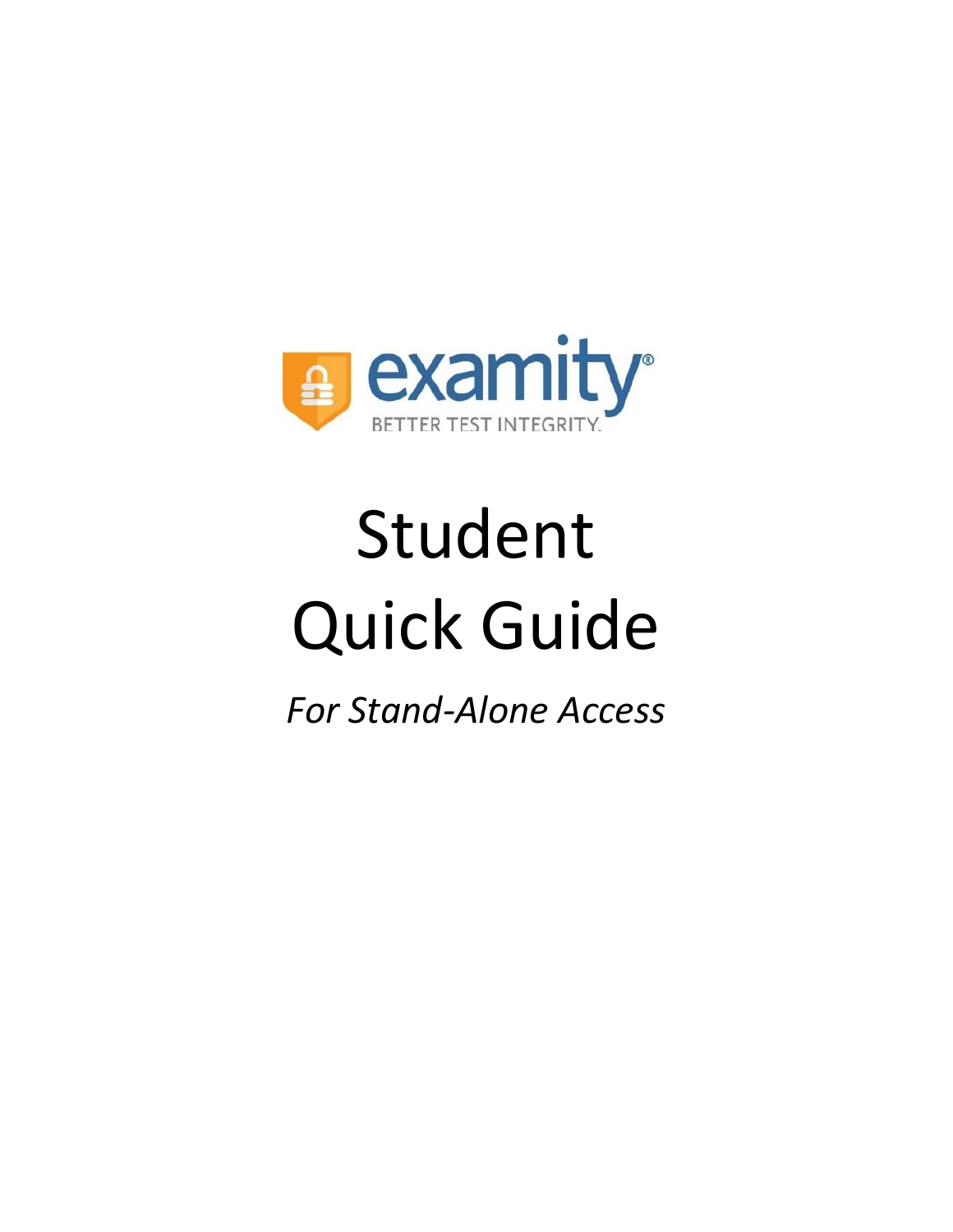

## **Accessing your Examity® Dashboard**

For **ALEKS** exams, access your Examity dashboard at **<https://prod.examity.com/Lanecc>** by logging in with credentials provided.

For **Accuplacer** exams, access your Examity dashboard at **<https://prod.examity.com/Accuplacer>** by logging in with credentials provided.

Once logged in you will need to reset the password. If testing with both ALEKS and Accuplacer you will need to set up two Examity profiles, one on each page. Please use the same password across both profiles.

| User ID<br>Password<br>LOG IN<br><b>R</b> Forgot Your Password<br>Enter Your User ID |  | Examity® is the leading remote proctoring service<br>worldwide. Our end-to-end solution includes<br>authentication, live monitoring, recording and auditing.<br>Test-takers enjoy a seamless experience anytime,<br>anywhere with lots of flexibility. |
|--------------------------------------------------------------------------------------|--|--------------------------------------------------------------------------------------------------------------------------------------------------------------------------------------------------------------------------------------------------------|
| <b>GET PASSWORD</b>                                                                  |  |                                                                                                                                                                                                                                                        |

This will bring you to your Examity® dashboard.

| Dashboard      | My Profile<br><b>Start Exam</b> | <b>Schedule Exam</b>                 | Reschedule/Cancel    | Exam Tools            | Logout | Live Chat   Email Support |                     | Phone Support: 855-EXAMITY |
|----------------|---------------------------------|--------------------------------------|----------------------|-----------------------|--------|---------------------------|---------------------|----------------------------|
| ܘ<br>Dashboard |                                 |                                      |                      |                       |        |                           |                     |                            |
|                |                                 |                                      | <b>Start Exam</b>    |                       |        |                           |                     |                            |
|                |                                 |                                      |                      | Begin scheduled exam. |        |                           |                     |                            |
|                |                                 |                                      |                      |                       |        |                           |                     |                            |
| My Profile     |                                 |                                      | <b>Schedule Exam</b> |                       |        | Reschedule/Cancel         |                     |                            |
|                |                                 | Upload ID. Enter security questions. |                      | Make appointment.     |        | $\mathbb{H}$              | Change appointment. |                            |

*Communication*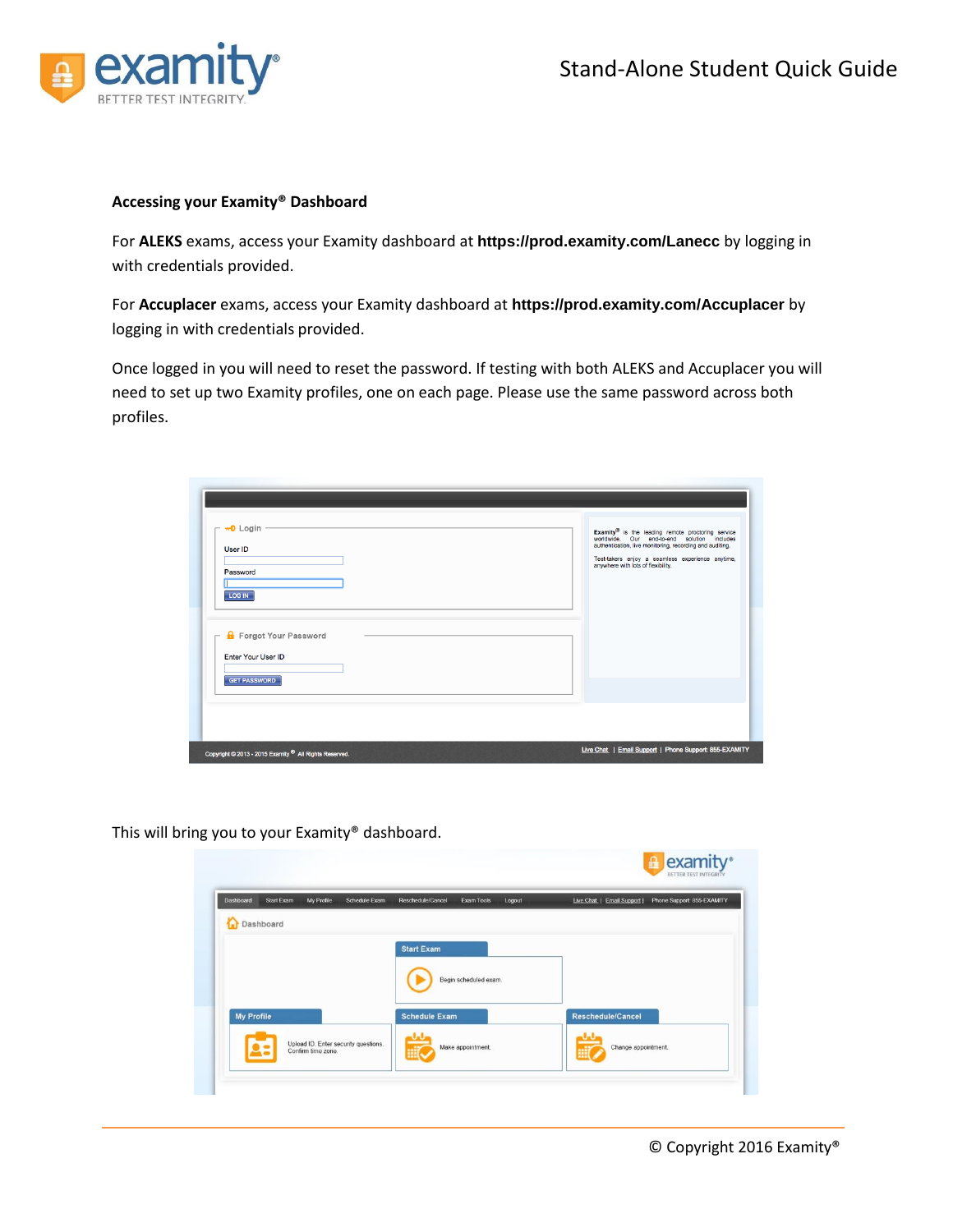

From here, you can create or edit your profile and schedule, reschedule or cancel your exam. This is also where you will go to start your exam.

# **Getting Started**

You must complete your profile in order to schedule your exam. Create your Examity<sup>®</sup> profile by selecting "My Profile" from the dashboard. If you are taking both Accuplacer and ALEKS exams, you will need to set up two separate accounts at both of the links above. Please use the same password for both profiles.

| Dashboard<br>Dashboard | My Profile<br>Start Exam | <b>Schedule Exam</b> | Reschedule/Cancel | Exam Tools<br>Logout  | Live Chat   Email Support | Phone Support: 855-EXAMITY |
|------------------------|--------------------------|----------------------|-------------------|-----------------------|---------------------------|----------------------------|
|                        |                          |                      | <b>Start Exam</b> |                       |                           |                            |
|                        |                          |                      |                   | Begin scheduled exam. |                           |                            |
|                        |                          |                      |                   |                       |                           |                            |
| <b>My Profile</b>      |                          |                      | Schedule Exam     |                       | Reschedule/Cancel         |                            |

First, select your time zone. Then upload your ID. **Please note**, for verification purposes, you will need to bring this ID with you every time you take a test. Next, select and answer three unique security questions. Again, if you are taking both ALEKS and Accuplacer exams please choose the same security questions and provide the same answers across both profiles. Lastly, enter your biometric signature.

| <b>Computer Requirements Check</b><br><b>Exam Requirements</b>                                                                                                                 | This information will be used for future verification. Please select questions that you can accurately remember. |
|--------------------------------------------------------------------------------------------------------------------------------------------------------------------------------|------------------------------------------------------------------------------------------------------------------|
| $\Theta$ examiKNOW <sup>®</sup><br>$\mathbf{Q}_{\text{examiKEY}}$<br><b>Q</b> examiSHOW <sup>®</sup><br><b>O</b> Time zone                                                     | <b>Security Question #1</b><br>--Select Security question--<br>Answer                                            |
|                                                                                                                                                                                | <b>Security Question #2</b><br>--Select Security question--                                                      |
| <b>Account Information</b>                                                                                                                                                     | Answer                                                                                                           |
|                                                                                                                                                                                | <b>Security Question #3</b><br>--Select Security question--                                                      |
| ccount information has been updated successfully.                                                                                                                              | Answer                                                                                                           |
| <b>Last Name</b><br>Smith<br><b>First Name</b><br>Jackie<br>5555555555<br>smith@examity.com<br><b>Phone Number</b><br>Email<br>Eastern Time (UTC-05.00.00)<br><b>Time Zone</b> | Cancel<br>Save                                                                                                   |
| Edit                                                                                                                                                                           | examiKEY <sup>®</sup>                                                                                            |
| examiSHOW <sup>®</sup>                                                                                                                                                         | This information will be used for future verification. Please type as you normally would.                        |
|                                                                                                                                                                                | <b>Enter First Name</b><br>i jackie<br>(example: john)<br>(NO CAPS)                                              |
| · Take a picture of your photo ID using a smartphone, camera or webcam.<br>· Save the image of the picture to your PC.<br>• Upload the image from your PC to Examity.          | Enter Last Name<br>smith<br>(example: smith)<br>(NO CAPS)                                                        |
| Browse                                                                                                                                                                         | Enter First Name and Last Name<br>jackiesmith<br>(example: johnsmith)<br>(NO CAPS, NO SPACES)                    |
| Upload                                                                                                                                                                         | Re-enter First Name and Last Name<br>: jackiesmith<br>$\times$ (example: johnsmith)<br>(NO CAPS, NO SPACES)      |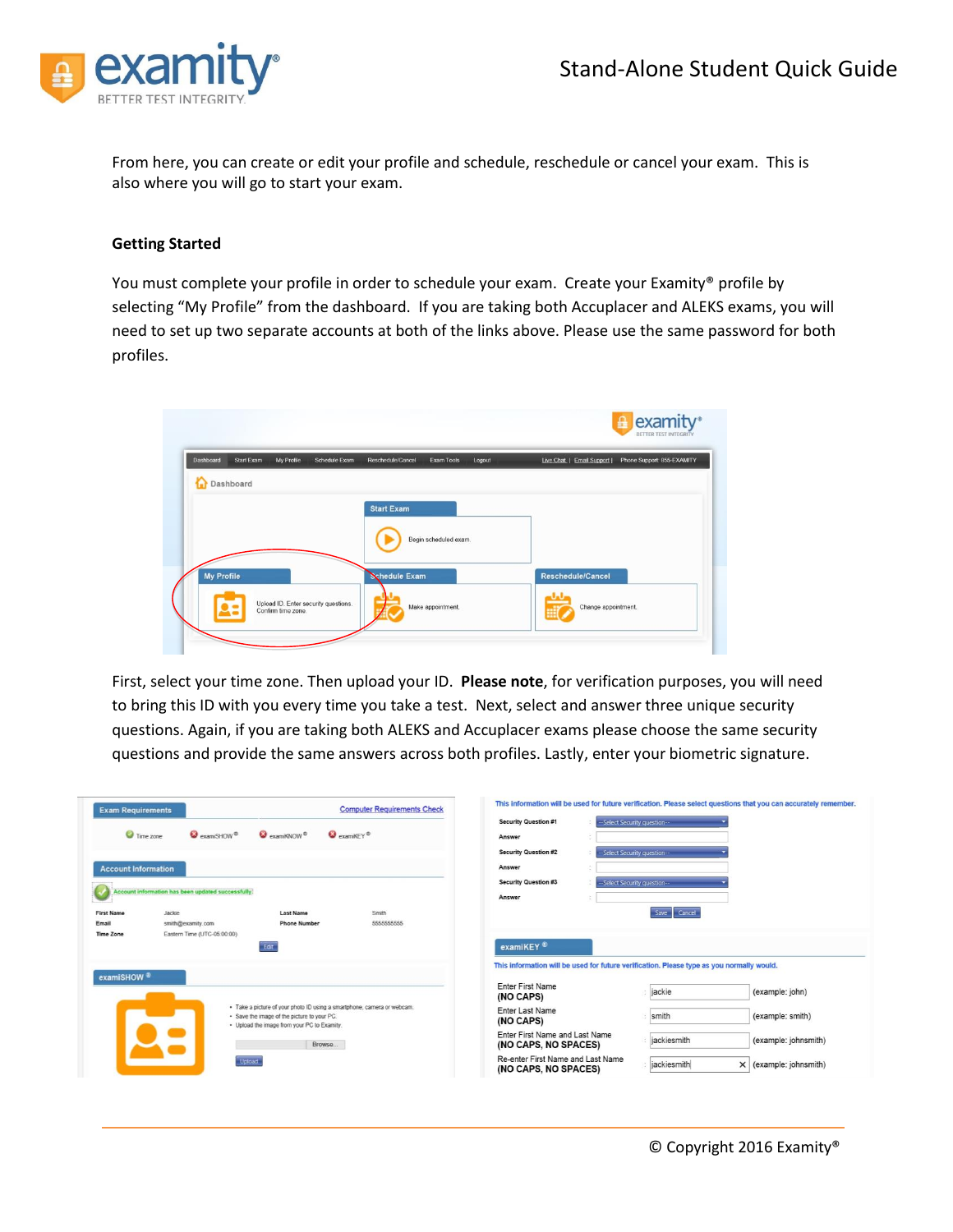

Once your profile is complete, you are strongly encouraged to run a computer requirements check. To complete a computer requirements check, click the link in the upper right hand corner of the "My Profile" page. You should run the check on the same computer you will be using to take the exam. You will not need to run a separate check on each profile.



# **Scheduling Your Exam**

When you are ready to schedule an exam, click "Schedule Exam" on the dashboard.

| Dashboard  | Start Exam<br>My Profile | <b>Schedule Exam</b><br>Reschedule/Cancel | Exam Tools            | Logout | Live Chat   Email Support  <br>Phone Support: 855-EXAMITY |
|------------|--------------------------|-------------------------------------------|-----------------------|--------|-----------------------------------------------------------|
| Dashboard  |                          |                                           |                       |        |                                                           |
|            |                          | <b>Start Exam</b>                         |                       |        |                                                           |
|            |                          |                                           | Begin scheduled exam. |        |                                                           |
|            |                          | <b>Schedule Exam</b>                      |                       |        | Reschedule/Cancel                                         |
| My Profile |                          |                                           |                       |        |                                                           |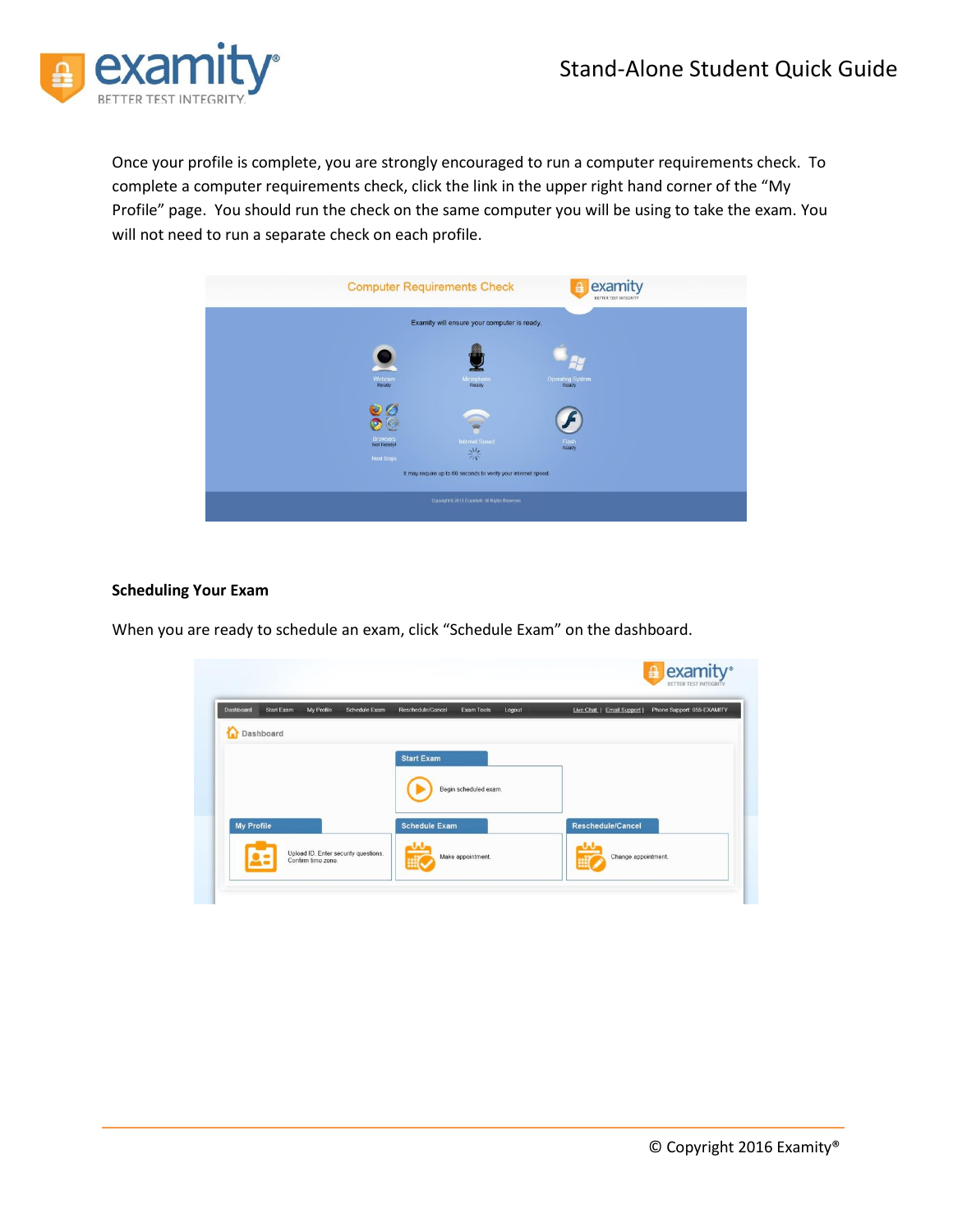

Select your instructor, course and exam name from the drop down menus. Next, you will see a calendar. Select your preferred date and time. If you are scheduling less than 24 hours in advance, you must select the "On-Demand" scheduling option. **Double check that you are on the correct website for your exam if you have created two profiles.** 

| <b>To SCHEDULE an Exam:</b><br>· Select Instructor, Course and Exam.<br>· Select Date and Time.<br>· Click "Schedule." |                    |                         |          |                             |                               |                  |          | To RESCHEDULE an Exam:<br>· Click "Reschedule Fxam."<br>· Select new Date and Time.<br>· Click "Reschedule." |                 |                                           |                               |                                | <b>To CANCEL an Exam:</b><br>· Click "Cancel Appointment."<br>· Yes in pop-up message. |          |          |
|------------------------------------------------------------------------------------------------------------------------|--------------------|-------------------------|----------|-----------------------------|-------------------------------|------------------|----------|--------------------------------------------------------------------------------------------------------------|-----------------|-------------------------------------------|-------------------------------|--------------------------------|----------------------------------------------------------------------------------------|----------|----------|
| <b>Instructor Name</b>                                                                                                 | <b>Course Name</b> |                         |          |                             |                               | <b>Exam Name</b> |          | <b>Exam Duration</b>                                                                                         |                 |                                           | Exam can be scheduled between |                                |                                                                                        |          |          |
| Test Instructor Test Instru                                                                                            |                    | <b>Proctor Training</b> |          | <b>Mock Proctor Session</b> |                               | 5 Minutes        |          |                                                                                                              |                 | 10/26/2015 12:00 AM - 11/28/2015 11:59 PM |                               |                                |                                                                                        |          |          |
|                                                                                                                        | Su                 | Mo                      | Tu       | We                          | 44 4 November 2015 > >><br>Th | Fr.              | Sa       | 12:00 AM                                                                                                     | 12:30 AM        | <b>OT OD AM</b>                           | 01:30 AM                      | <b>Select Time</b><br>02:00 AM | 02-30 AM                                                                               | 03:00 AM | 03:30 AM |
|                                                                                                                        | 25                 | 26                      | 27       | 28                          | 29                            | 30               | 31       | 04:00 AM                                                                                                     | 04:30:AM        | 05:00 AM                                  | 05:30 AM                      | 06:00 AM                       | OB 30 AM                                                                               | 07:00 AM | 07:30 AM |
|                                                                                                                        |                    |                         |          | $\Delta$                    | S.                            | 6                |          | <b>DROO AM</b>                                                                                               | <b>OR:30 AM</b> | <b>GRIDD AM</b>                           | 09:30 AM                      | 10:00 AM                       | 10:30 AM                                                                               | 11:00 AM | 11:30 AM |
|                                                                                                                        | 找                  | n                       |          | 11                          | 12                            | 13 <sup>°</sup>  | 14       | 12:00 PM                                                                                                     | 12:30 PM        | 01.00 PM                                  | D1:30 PM                      | 02:00 PM                       | 02:30 PM                                                                               | 03:00 PM | 03:30 PM |
|                                                                                                                        | 15<br>22           | 16<br>23                | 17<br>24 | 18<br>25                    | $10 -$<br>26                  | 20<br>27         | 21<br>28 | 04:00 PM                                                                                                     | 04:30 PM        | 05:00 PM                                  | 05:30 PM                      | 06:00 PM                       | 06:30 PM                                                                               | 07:00 PM | 07:30 PM |
|                                                                                                                        | 29                 | 30                      |          |                             |                               | $\mathcal{A}$    | -5       | 08:00 PM                                                                                                     | 08:30 PM        | 09:00 PM                                  | 09:30 PM                      | 10:00 PM                       | 10:30 PM                                                                               | 11:00 PM | 11:30 PM |

# **Rescheduling or Cancelling Your Exam**

If you need to reschedule or cancel your exam, click the "Reschedule/Cancel" tab on the top navigation bar or on your dashboard.

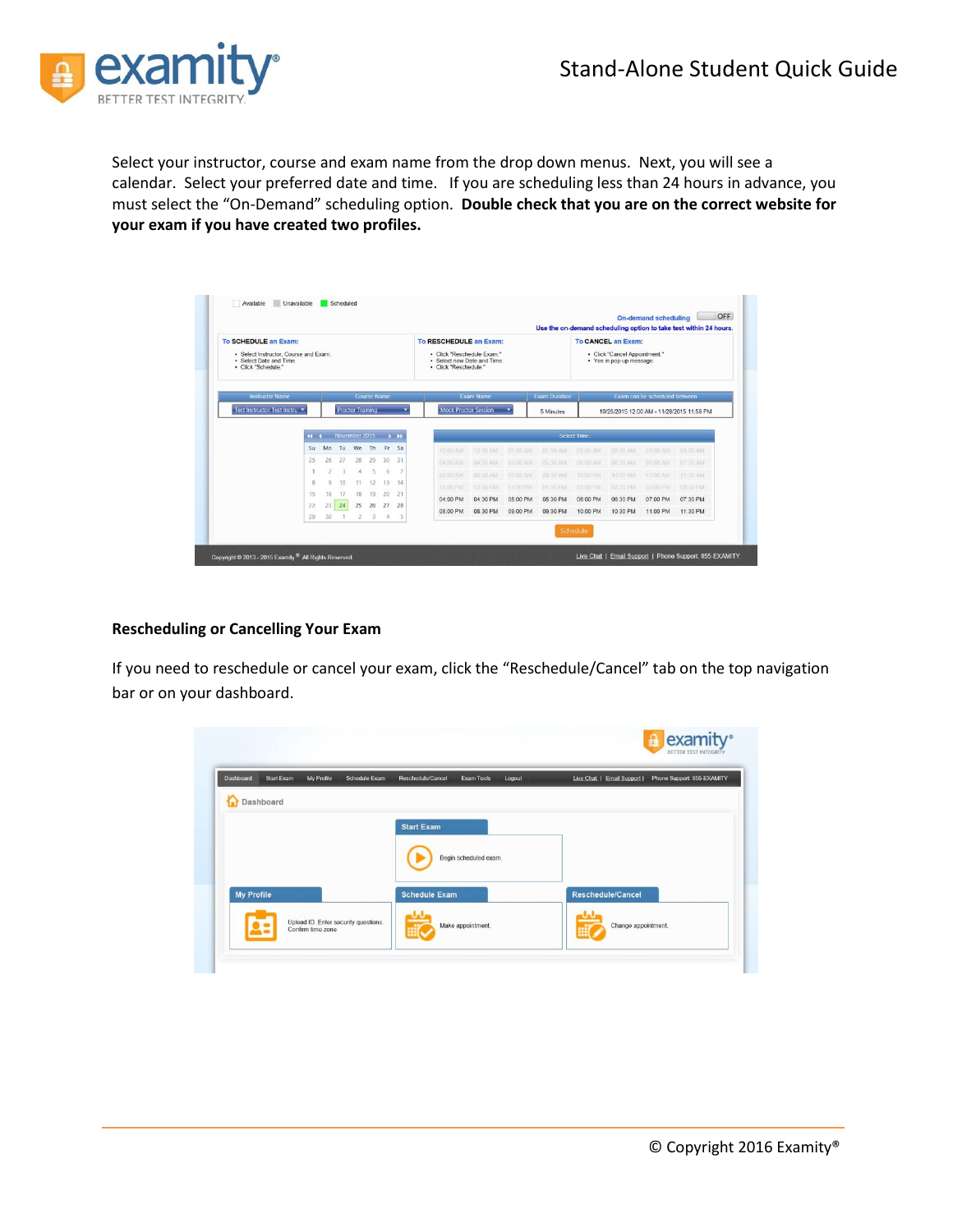

# **Taking Your Exam**

On your Examity® dashboard, select "Start Exam" and click on "Connect to Proctor." **Double check that you are on the correct website for your exam if you have created two profiles.**

| <b>Start Exam</b><br>☞ | My Profile         |                      | Logout                                                                                                      | Live Chat   Email Support | Phone Support: 855-EXAMITY |
|------------------------|--------------------|----------------------|-------------------------------------------------------------------------------------------------------------|---------------------------|----------------------------|
|                        |                    |                      |                                                                                                             |                           |                            |
|                        |                    |                      | Please turn OFF pop-up blocker on your browser before you start exam.<br><b>Computer Requirements Check</b> |                           |                            |
| Exam ID                | <b>Course Name</b> | <b>Exam Name</b>     | <b>Exam Date</b>                                                                                            | <b>Exam Time</b>          | <b>Action</b>              |
| 24100231               | Proctor Training   | Mock Proctor Session | 11/23/2015                                                                                                  | 4:00 PM                   | Connect to proctor         |
|                        |                    |                      |                                                                                                             |                           |                            |
|                        |                    |                      |                                                                                                             |                           |                            |
|                        |                    |                      |                                                                                                             |                           |                            |
|                        |                    |                      |                                                                                                             |                           |                            |
|                        |                    |                      |                                                                                                             |                           |                            |
|                        |                    |                      |                                                                                                             |                           |                            |

Proctor support will walk you through the authentication process. You will be asked to:

- **1.** Verify your identity. Make sure you have your photo ID with you. You will be required to hold the ID in front of your webcam. The proctor will need to see both your name and photo clearly.
- **2.** Review the exam rules.
- **3.** Show your desk and workspace. The proctor will ask you to complete a 360˚ room pan and desk sweep with your webcam. This is to ensure your workspace is clear of any materials unauthorized by your instructor.

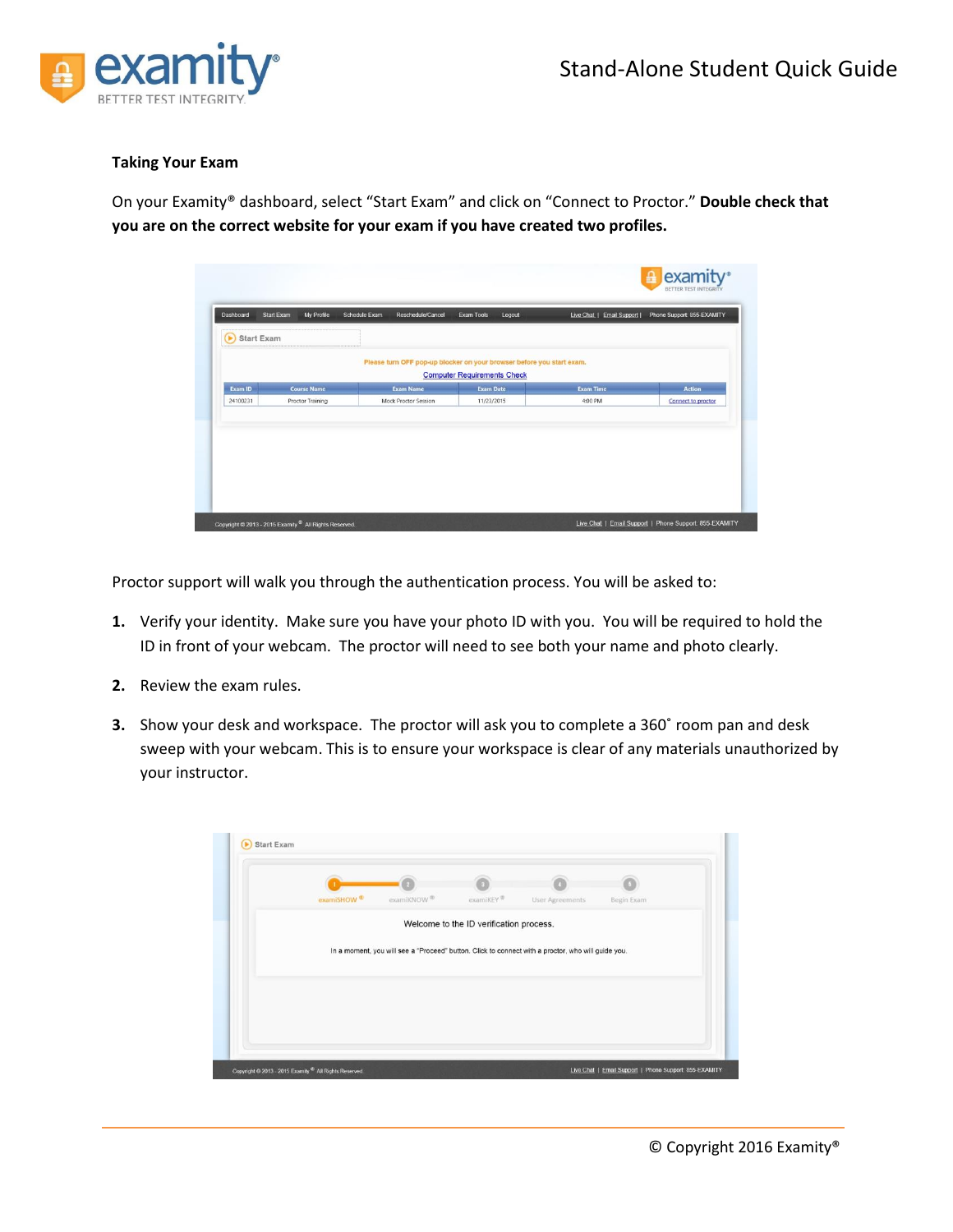![](_page_6_Picture_0.jpeg)

### Next, answer a security question.

| examiSHOW <sup>®</sup> | examiKNOW <sup>®</sup>                                | examiKEY® | <b>User Agreements</b> | Begin Exam |
|------------------------|-------------------------------------------------------|-----------|------------------------|------------|
|                        | You have three attempts to answer the above question. |           |                        |            |
|                        |                                                       |           |                        |            |

Type your unique biometric signature as per your profile setup.

| examiSHOW <sup>®</sup> | examiKNOW®                                             |           | examikEY <sup>®</sup> | User Agreements | Begin Exam |
|------------------------|--------------------------------------------------------|-----------|-----------------------|-----------------|------------|
|                        | <b>Enter First Name</b>                                | (NO CAPS) | jackie                |                 |            |
|                        | Enter Last Name                                        | (NO CAPS) | smith                 |                 |            |
|                        | Enter First Name and Last Name<br>(NO CAPS, NO SPACES) |           | jackiesmith           |                 |            |
|                        |                                                        |           | Submit                |                 |            |

Agree to the user agreement and exam rules.

|      | examiSHOW <sup>®</sup>                                           | examiKNOW <sup>®</sup>                                                                                                                                                                                                                                                                                                                                                                                                 | examikEY | <b>User Agreements</b>                                                                                                             | Begin Exam       |
|------|------------------------------------------------------------------|------------------------------------------------------------------------------------------------------------------------------------------------------------------------------------------------------------------------------------------------------------------------------------------------------------------------------------------------------------------------------------------------------------------------|----------|------------------------------------------------------------------------------------------------------------------------------------|------------------|
|      |                                                                  | university or test sanctioning body, and the company will have no responsibility with respect thereto. You agree to participate in the                                                                                                                                                                                                                                                                                 |          | responsible for any violation of exam rules. You understand and acknowledge that all exam rules will be supplied by the applicable | lagree Disagree  |
| you. | with any violation of exam rules.                                | disciplinary process supported by the university or test sanctioning body should any such party make such request of you in connection<br>2. You agree that you will be held accountable for any and all infractions associated with identity misrepresentation and agree to<br>participate in the disciplinary process supported by the university or test sanctioning body should any such party make any request of |          |                                                                                                                                    | I agree Disagree |
|      | reported to the appropriate university or test sanctioning body. | 3. You understand that by using any of the features of the examity web site and services, you act at your own risk, and you represent<br>and warrant that (a) you are the enrolled student who is authorized to take the applicable exam and (b) the identification you have<br>provided is completely accurate and you fully understand that any falsification will be a violation of these terms of use and will be  |          |                                                                                                                                    | I agree Disagree |